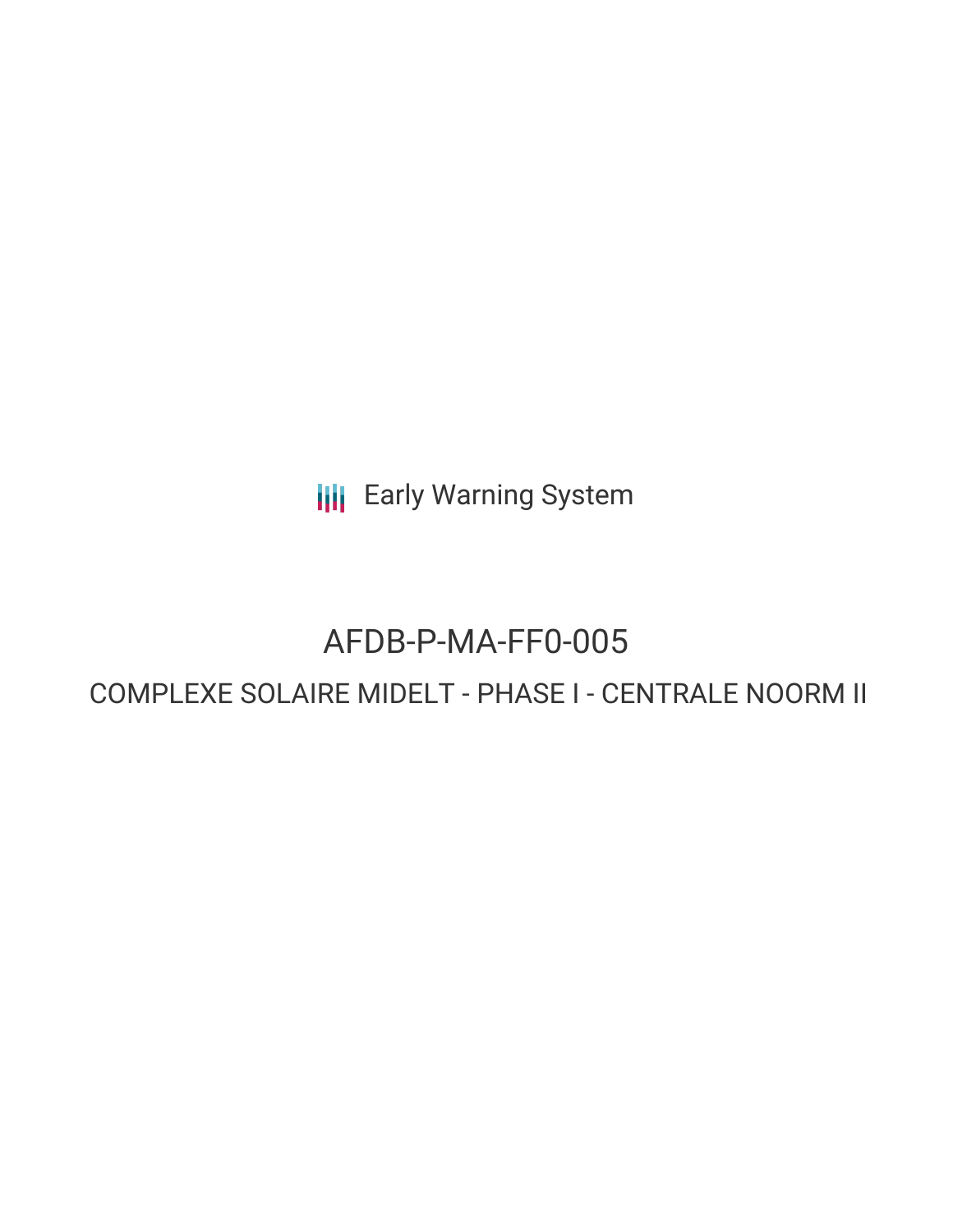

# **Quick Facts**

| <b>Countries</b>              | Morocco                                                       |
|-------------------------------|---------------------------------------------------------------|
| <b>Financial Institutions</b> | African Development Bank (AFDB)                               |
| <b>Status</b>                 | Approved                                                      |
| <b>Bank Risk Rating</b>       |                                                               |
| <b>Voting Date</b>            | 2017-12-06                                                    |
| <b>Borrower</b>               | *Borrower information not provided at the time of disclosure* |
| <b>Sectors</b>                | Energy                                                        |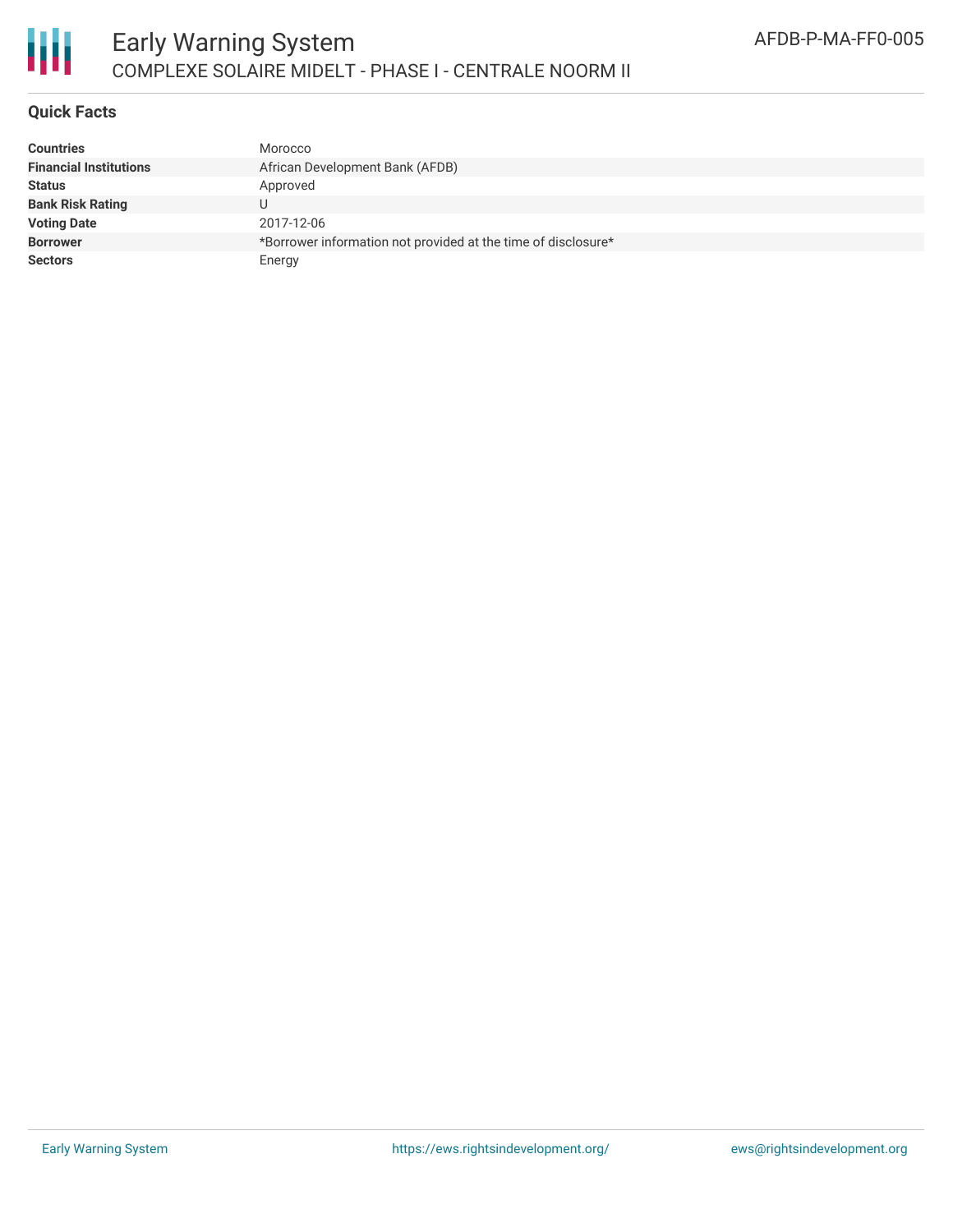

# **Project Description**

Project description not provided at the time of disclosure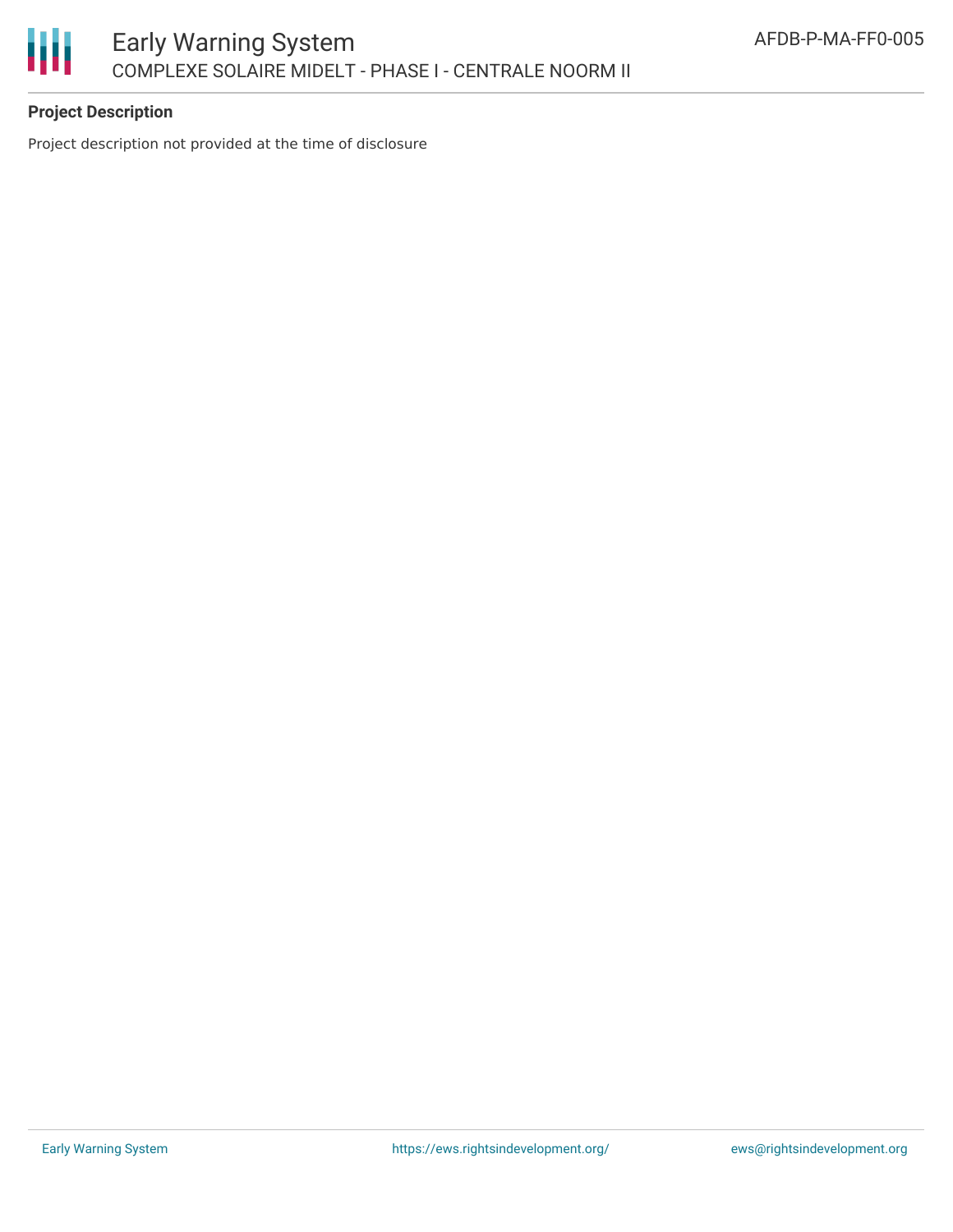

#### **Investment Description**

African Development Bank (AFDB)

**Total cost**: 830000000 **Currency**: UAC

**Source(s) of financing: AfDB**: 86700000 **Cofinanced**: 743300000